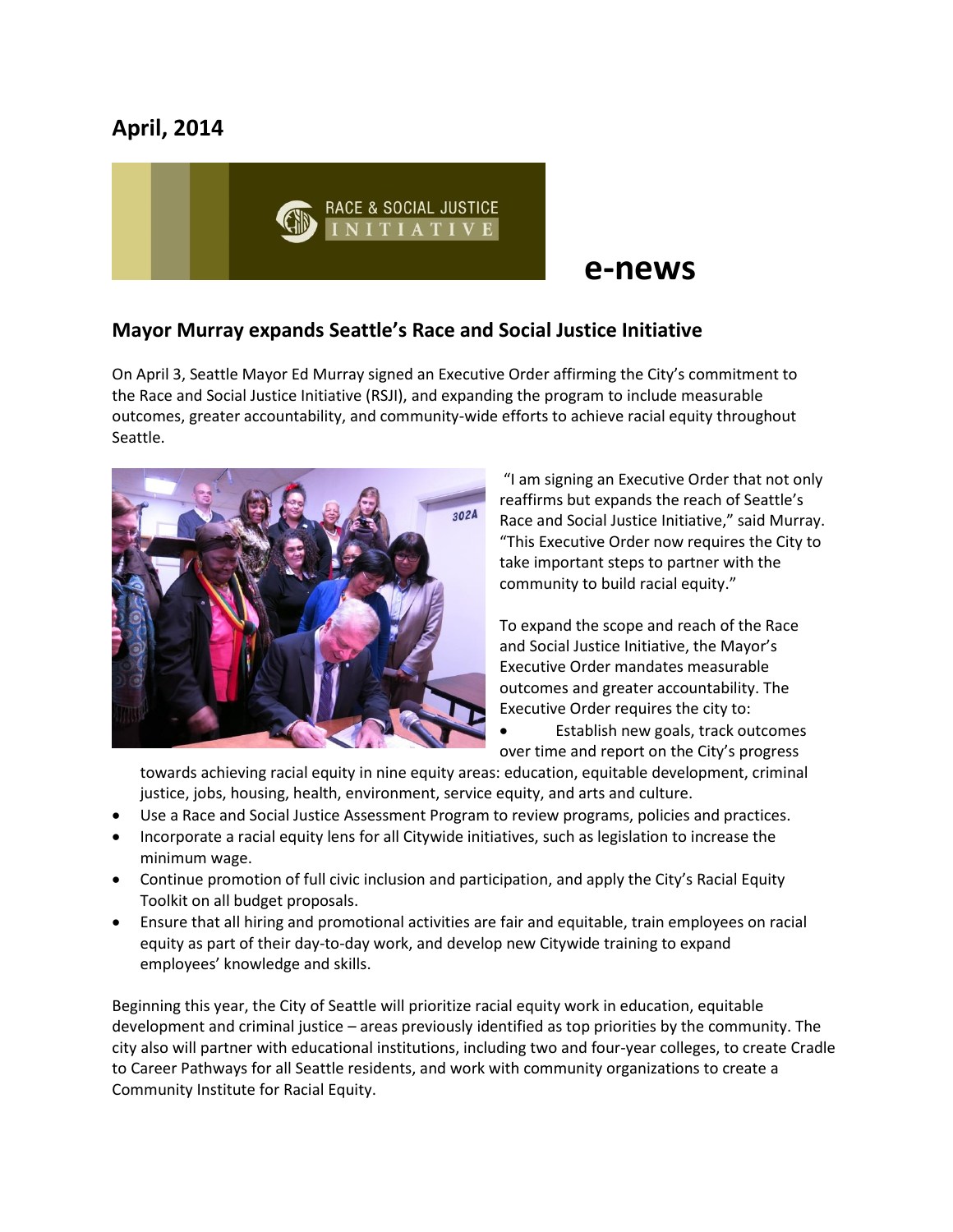#### [Read the complete Executive Order here.](http://murray.seattle.gov/wp-content/uploads/2014/04/RSJI-Executive-Order.pdf)

## **Help us create the next RSJI 3-Year Plan!**

#### **Saturday, May 17 – save the date for our first public meeting!**

Help us create the next RSJI 3-year plan! Between May and September, the Seattle Office for Civil Rights will hold a series of discussions and community meetings to assess the Race and Social Justice Initiative and chart the Initiative's future direction in 2015-17.

The process begins with **a public meeting on Saturday, May 17 from 10 am – 1 pm at the Eritrean Association Center, 1954 S. Massachusetts St. in Southeast Seattle.** [Click here to RSVP for the meeting.](https://www.surveymonkey.com/s/RSJIMay17)

Throughout the summer, we also will hold discussions with key stakeholder groups, including RSJ Community Roundtable member organizations, faith-based groups, Seattle Public Schools, community groups, businesses, government agencies, and Seattle City departments and interdepartmental teams.

In October, we will share a broad outline of the Initiative's 2015-17 Plan in order to solicit additional comments and ideas from the community. We will present the final Plan in late 2014.

#### **3-Year Plan timetable**

Saturday, May 17: **Public meeting** May-September: **Discussions with key stakeholders** October: **Public presentation of draft RSJI 2015- 17 Plan for additional comments** Late 2014: **Plan finalized for implementation in January 2015**



Questions about RSJI's planning process and how you and your group can be involved? Please contact Diana Falchuk at 206-684-5282 or [diana.falchuk@seattle.gov.](mailto:diana.falchuk@seattle.gov)

#### **Can you help facilitate stakeholder discussions?**

RSJI is looking for experienced RSJI volunteers to facilitate meetings with stakeholder groups about the 2015-17 Plan. Up to 40 volunteers will be provided with a one-hour facilitation training and lunch on Saturday, May 17 from  $1 - 2$  pm at the Eritrean Association Center, right after the public meeting. [Click here to register for facilitation training.](https://www.surveymonkey.com/s/FacilsLunchMay17) Volunteers are strongly encouraged to participate in the public meeting from 10 am  $-1$  pm, to observe the facilitation and discussion format.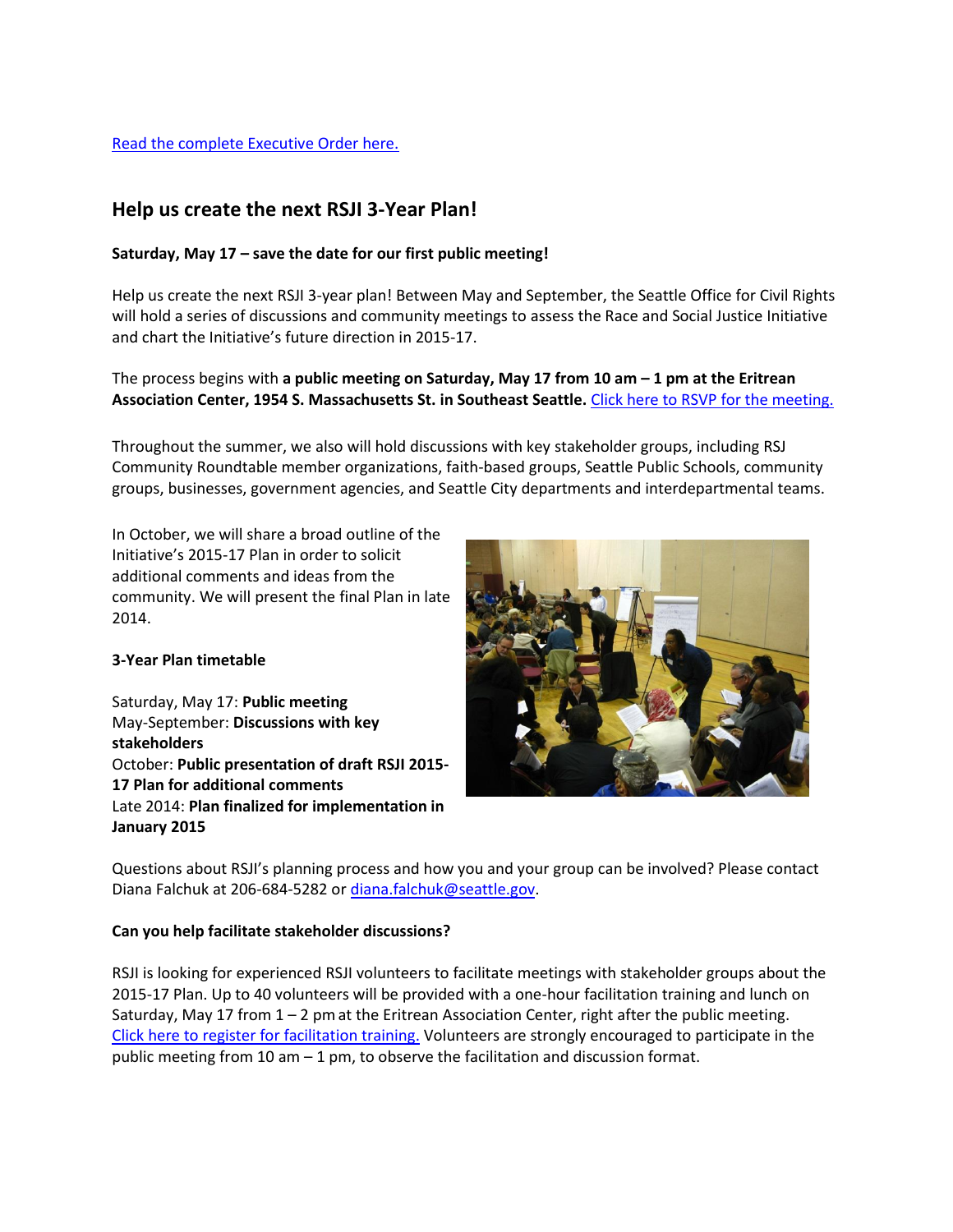# **RSJI Community Survey tracks community on race and equity**

Seattle residents want government to address racial equity, according to results of a citywide survey on racial equity. Earlier this month, the Seattle Office for Civil Rights released a detailed report on the first biennial RSJI survey to track Seattle community perspectives on race and equity. [\(Click here to read](http://www.seattle.gov/Documents/Departments/RSJI/2013-Community-Survey-RSJI.pdf) the [survey report](http://www.seattle.gov/Documents/Departments/RSJI/2013-Community-Survey-RSJI.pdf) and [here for the appendix.](http://www.seattle.gov/Documents/Departments/RSJI/RSJI-Appendix.pdf))

SOCR conducted the survey in November 2013. It included a random phone sampling of 400 residents, as well as a web-based survey that reached more than 3,100 people who live, work or go to school in Seattle. The survey asked questions about the community's satisfaction with various city services and neighborhood quality, people's feelings about the state of racial justice in the city, and the role of government in addressing racial inequities. Outreach efforts for the survey included visiting homeless shelters and community centers; posting information at libraries; placing ads on King County Metro buses; and linking from a Seattle Times web blog about race.

The survey results included the following findings:

- **There is overwhelming support for government to prioritize addressing racial equity gaps in jobs, health, housing and other areas.** A combined 70% of respondents feel this should be a high priority of government. White people and people of color alike share a consensus that it should be a priority of government to address racial equity gaps.
- **Seattle's economy is on the rise. Yet, the benefits of a strong economy are not felt equally by all.**  Community members across all demographics spoke to the need for greater housing affordability. People of color rate economic opportunities lower than their white counterparts, even while the majority of people feel positive about the economy. Communities of color continue to experience racial inequities in economic opportunity, unemployment, income and poverty rates. Fifty-eight percent of youth of color who responded to the web survey rated opportunities as good or very good, compared to 71% of white youth.
- **A sizeable portion of Seattleites are distrustful of the Police Department.** Over 70% have only a little or just some confidence in their local police to treat blacks and whites equally. African Americans are the least likely to have confidence in police officers to do a good job enforcing the law, and the least likely to have confidence that police officers will treat blacks and whites equally. The data from survey respondents closely mirror the overall data found in recent surveys by the Seattle Police Department and the Seattle Community Police Commission.
- **Concern about the growth and economic development in Seattle is the most important issue facing community members.** Many respondents are concerned that Seattle is becoming a white,



wealthy city, inaccessible to the diverse populations who helped build it. People also expressed concern that City government is not doing an adequate job of keeping up with infrastructure and provision of services: from services for the homeless, to public transportation for those who live in the outer reaches and commute to the urban core.

 **Across Seattle, there is consensus that racial problems continue and we have more work to do.** Community attitudes and perceptions about racial equity matter. Ninety